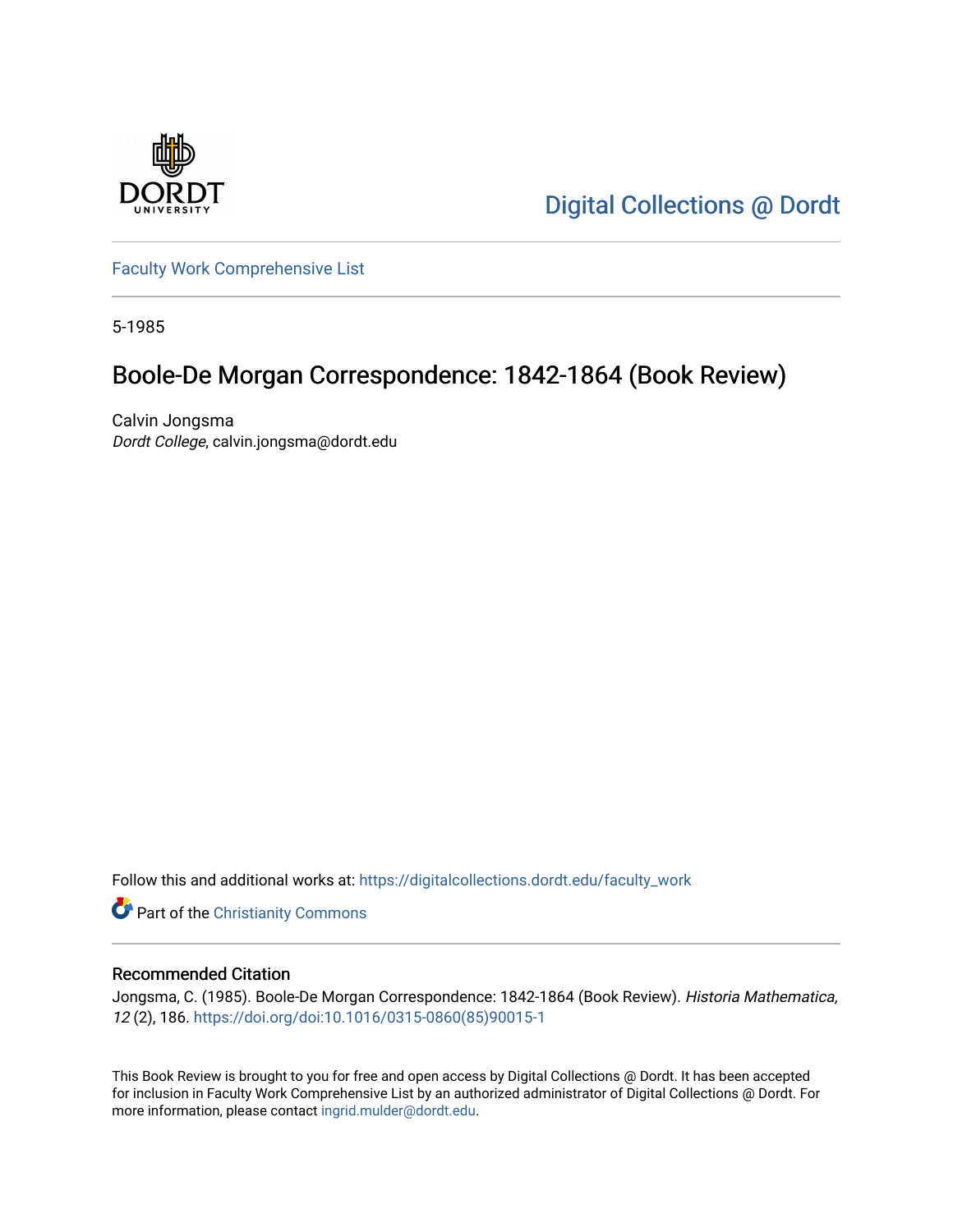## Boole-De Morgan Correspondence: 1842-1864 (Book Review)

#### Abstract

Reviewed Title: The Boole-De Morgan Correspondence: 1842-1864 by Gordon C. Smith. London, New York (Oxford University Press, Clarendon). 1982. 156 pp.

#### Keywords

book review, The Boole-De Morgan Correspondence 1842-1864, Gordon C. Smith

#### **Disciplines**

**Christianity**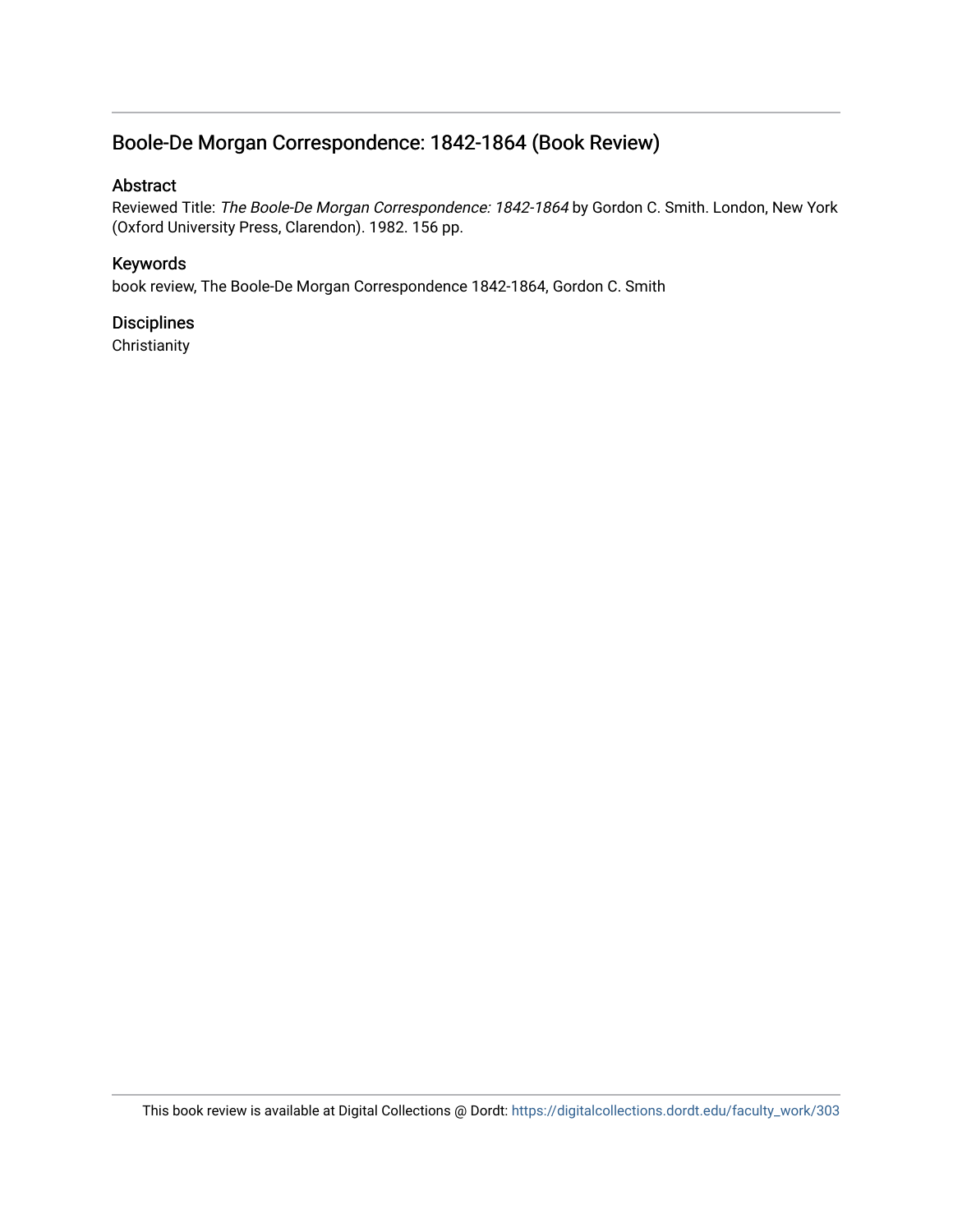**The Boole–De Morgan Correspondence: 1842–1864.** By Gordon C. Smith. London, New York (Oxford University Press (Clarendon)). 1982. 156 pp. \$44

### *Reviewed by Calvin Jongsma Mathematics Department, Dordt College, Sioux Center, Iowa 51250*

This book makes available a fascinating correspondence between the two mathematicians George Boole and Augustus De Morgan. A number of letters apparently have been lost, but what remains and is published here is still a good-sized collection of some 90 items written between late 1842, shortly after Boole began publishing in mathematics, and mid-1864, approximately one-half year before Boole died. There are 64 letters written by Boole (the text mistakenly claims 66); the remaining 26 plus an earlier draft of a letter are by De Morgan. Brief passages from several other letters, books, and manuscripts are occasionally quoted to illuminate points made in the correspondence, though more might have been done in this regard. The testimonial written by De Morgan to accompany Boole's application for a mathematics professorship in the Queen's Colleges, Ireland (September 1, 1846) and the more accessible but seemingly still unknown twopage obituary of Boole by De Morgan (*Macmillan's Magazine* **XI**, February 1865) are neither cited nor used.

The letters are presented in chronological order and are broken up in a natural way into seven groups. A helpful listing of the letters giving date and authorship is placed in the manuscript portion of the Bibliography. The topics discussed range from matters of research in the areas of calculus, differential equations, mathematical logic, and probability to a variety of personal and social issues, such as homeopathic medicine, the plight of the Jews, and psychic phenomena and theories ("spiritualism"). De Morgan's humor and likable irascibility contrast nicely with Boole's earnestness, which evolves from a very formal and rather hesitant tone to a warmer and more self-confident one as the correspondence progresses.

It is possible to follow the gist of the correspondence merely by reading the letters, even if one is not very familiar with the details of Boole's and De Morgan's work or the broader context of the mathematics and logic of the period. There are times, however, when some background information is necessary, particularly when the discussion involves technical points of mathematics or logic. This is provided by Smith with varying degrees of success. At times his commentary is quite commonplace, pointing out what the reader can just as easily gather for himself from the correspondence. Moreover, there are several significant passages, such as the one in letter 32, from Boole to De Morgan, mentioning the relationship between Boole's system of logic and his work in probability, which beg for explication but which are left untouched. On the other hand, there are many times when Smith's explanation elucidates a viewpoint or helps the reader to appreciate an otherwise obscure reference or allusion. Also appended is a series of biographical notes on all the people mentioned by Boole or De Morgan. Though the descriptions are brief, they seem to be fairly accurate and enable the interested reader to locate more information on them elsewhere. An exception to this is the entry "Lloyd, B. C. (1808-72)," which should be "Lloyd, Bartholomew (1772-1837)"; this mistake does not present any problem, however, for Lloyd is nowhere mentioned in the text, either in the letters or the commentary. A number of the dates and some of the letter references given in this section, however, are incorrect, sometimes amusingly so (J. L. F. Bertrand, for example, is not due to die for another 900 years).

The poor editing which one finds in the Biographical Notes is unfortunately not an isolated occurrence; passages throughout the work contain mistakes that are annoying enough to be mentioned. One can amend most of the errors without too much trouble, but given the price of the book and the reputation of the publisher, one certainly expects better. There are a number of syntactical and typographical errors, a few of them occurring in the letters themselves and two of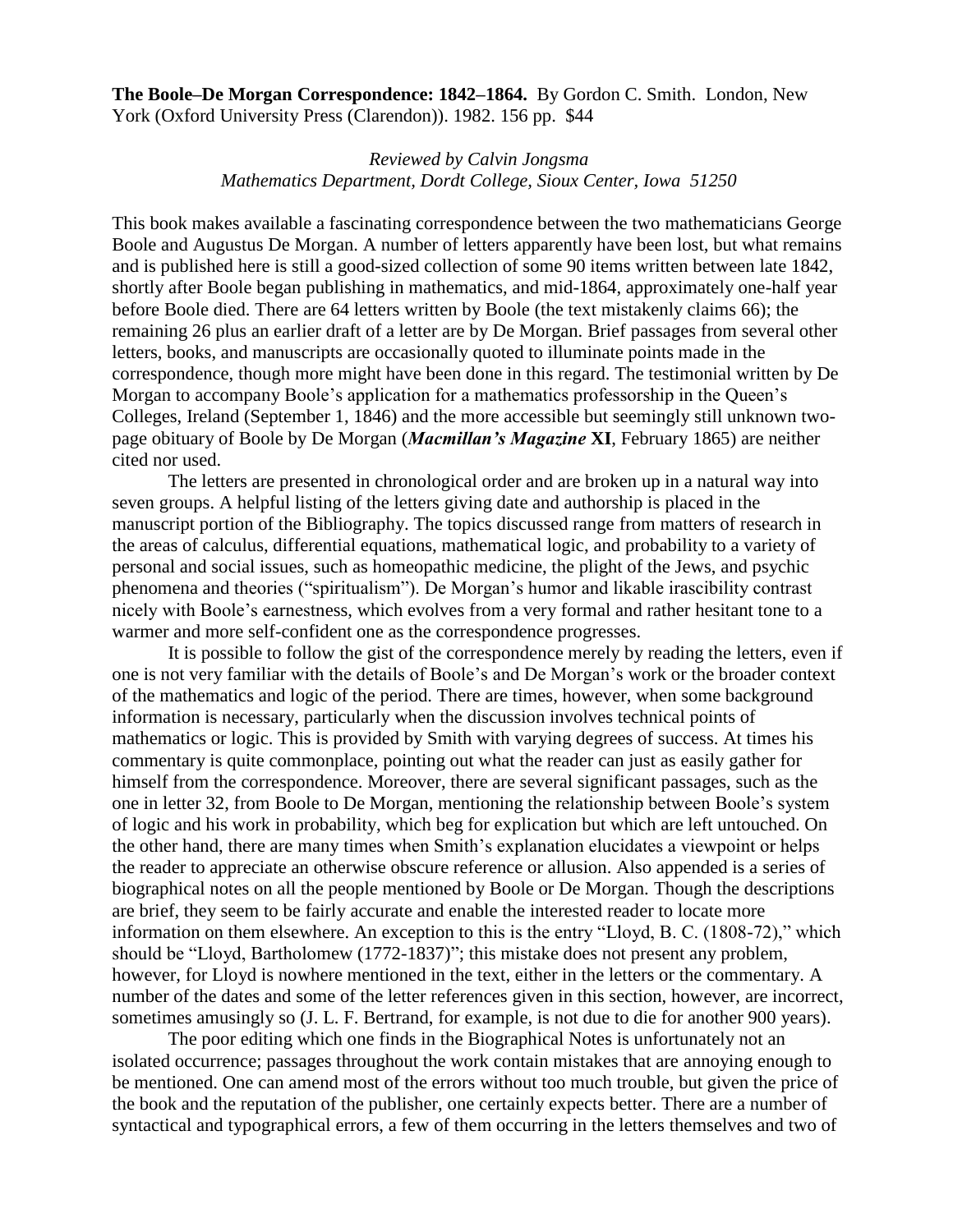those making the meaning of the text just the opposite of what was intended (pp. 55, 83). Letter 64 (p. 79) contains what I believe is an exponent (3), but which is readily mistaken for a duplicate footnote having no referent. As I interpret the passage, De Morgan is playfully considering medical danger (of disease) as an operation which can be repeated several times or exponentiated. De Morgan seems to imply in this passage that danger cubed is less of a threat than simple danger. In so saying, De Morgan may also be having some fun with one of Boole's laws of logic, the fundamental "index law" for exponentiation of terms (any power of a term is equal to the term itself) and with Boole's refusal after his initial work in 1847 to accept powers higher than 2 (cf. Boole's 1854 *Laws of Thought*, p. 50 n); in which case the passage probably deserves a footnote in addition to the exponent. Other editorial problems can be mentioned as well—incomplete or awkward phrases and sentences (pp. 24, 41), misquoted passages in the commentary (pp. 80, 85, 95), misspelled or wrongly identified authors (Halperin should be Hailperin; Joan L. Richards 1980b should be John Richards 1980), and so on. A final error that should be singled out is a systematic one that occurs in the Index; this one can only be corrected once the error pattern is recognized. Though the Index is fairly complete (except for a few key terms, such as "Hamilton, W." and "logic"), it is unfortunately almost useless if the page numbers are taken at face value. All references to page numbers following 50 or so seem to be wrong; I was able to compensate by adding 1 to the page number for approximately every 50 pages.

A more substantial criticism of the book regards the focus and breadth of the commentary. The Boole-De Morgan correspondence will undoubtedly find readers among various groups of people, but it will probably be read primarily by those interested in mid-19th-century mathematical logic, since both Boole and De Morgan are known as innovators in this field. The correspondence does not document the genesis or development of either system of logic, but the 25 letters or so that deal directly with logic do offer some interesting glimpses into the independence of the two systems of logic; into Boole's use of logic as a basis for probability; and into De Morgan's ongoing, almost obsessive, spat with William Hamilton and his followers. Smith recognizes all this at the outset, remarking that "the major interest in the correspondence must be the exchange of ideas on logical matters" (p. 1). One therefore expects the book to concentrate heavily on logic; yet this is the weakest aspect of the commentary. Smith appears quite at home when he is elaborating the mathematics, and he has done a good job in chasing down various obscure references or allusions of a literary or more general nature, but his discussion of logical points is inadequate. Since De Morgan's logical notation was peculiarly his own, Smith realizes his obligation to tell the reader precisely what De Morgan's symbols and arguments mean. Where this is done, however, principally in connection with letters 12 and 64, the commentary is flawed.

In the case of letter 12, Smith first explains what most of De Morgan's symbols mean (two of them are left for the reader to decipher from the context in which they are used), and he then provides a transcription of De Morgan's argument into contemporary logical symbolism. Particularly the latter is faulty and, what is worse, historically misleading. While Smith notes that it would be improper to use quantifiers or predicate logic to explicate De Morgan's argument. he continues by mixing together class logic and propositional logic. He correctly uses set notation to indicate class containment, but he then uses the symbols for the propositional connectives "and," "or," and "not" in place of set intersection, union, and complementation. The resulting argument not only combines two different systems of logic; it also gives the reader the mistaken impression that De Morgan, like Boole, had in mind a propositional interpretation for logic in addition to the usual class interpretation. The transcription thus obscures a key point on which one wants clarity. The discussion prior to letter 64 (pp. 76-77) is also defective. Here Smith shows how De Morgan's notation can be used to infer a conclusion from given premises. Unfortunately, the